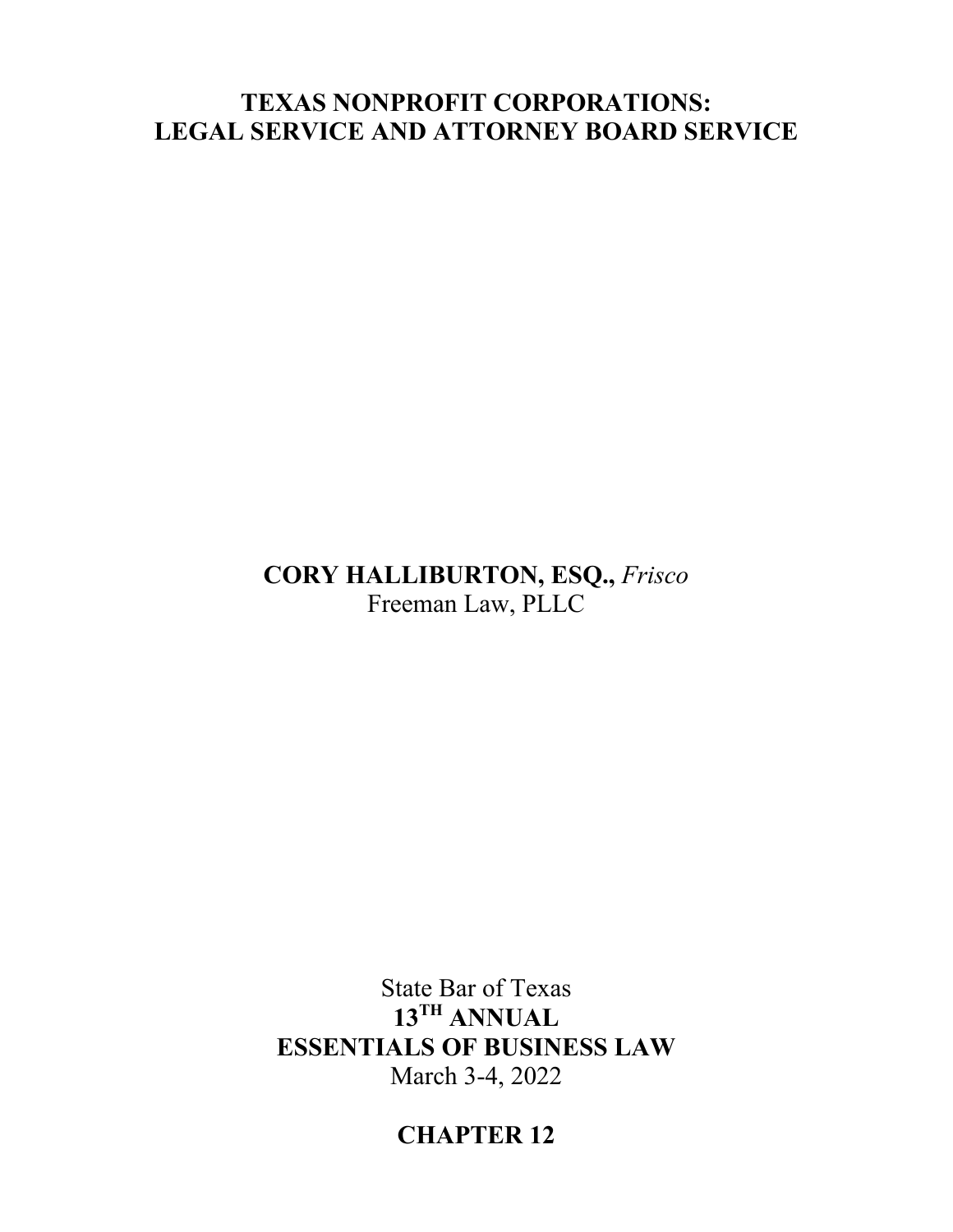# **BIOGRAPHICAL INFORMATION**

## **Cory Halliburton FREEMAN LAW, PLLC**

- Freeman Law, PLLC (Dec. 27, 2021-present) [www.freemanlaw.com;](http://www.freemanlaw.com/) Weycer, Kaplan, Pulaski & Zuber, PC (2008-Dec. 24, 2021); Hund & Harriger, LLP (2003-2007).
- $\triangleright$  Mr. Halliburton serves as outside general counsel to a diverse nonprofit / tax-exempt client base as well as for multi-state professional service companies. Results-oriented, with executive-level strategy and an understanding of the intersection of law and business judgment.
- Focus in Nonprofit Sector: formation, dissolution, governance, succession, employment law, contracts, intellectual property, tax / tax exemption issues, policy creation, mergers and other. Borrower's counsel for tax-exempt bond / loan transactions near \$100 million aggregate.
- $\triangleright$  Focus for Professional Service Companies: drafting and counsel on significant service agreements, employment law matters, and protection of trade secrets.
- Texas Tech University School of Law, *magna cum laude* 2003. SBN 24041044.

Mr. Halliburton's upbringing and diverse experience allows him to apply a valuable perspective to many different business endeavors and legal challenges faced by those he serves. He has presented at tax, legal and business conferences throughout the country and on many legal and business topics affecting tax-exempt entities. He has written and published many professional articles. See [https://freemanlaw.com/wp](https://freemanlaw.com/wp-content/uploads/2021/12/Cory-Halliburton.pdf)[content/uploads/2021/12/Cory-Halliburton.pdf.](https://freemanlaw.com/wp-content/uploads/2021/12/Cory-Halliburton.pdf)

Mr. Halliburton and his wife of 21 years, Dr. Jamie Halliburton, a principal in the Grapevine-Colleyville ISD, have three children, a large dog named Bear and three unnamed Red Sex Links chickens. Mr. Halliburton enjoys fly fishing and trekking the Llano River with his kids in a kayak or Old Town canoe. In 2013, he ran the Cowtown Marathon in cowboy boots and blue jeans, donning the ironical bib number 1099. In 2017, he "ran the year," logging 2,030 miles. In May 2021, he and a team of four finished 1st overall in a 50-mile weighted-carry event in Washington, D.C., and in November 2021, the team finished  $10<sup>th</sup>$  in the GoRuck World Championship 50-mile weighted carry (30 lbs). He also achieved a 2,021-mile run/ruck (30 lbs) combo effort in 2021.



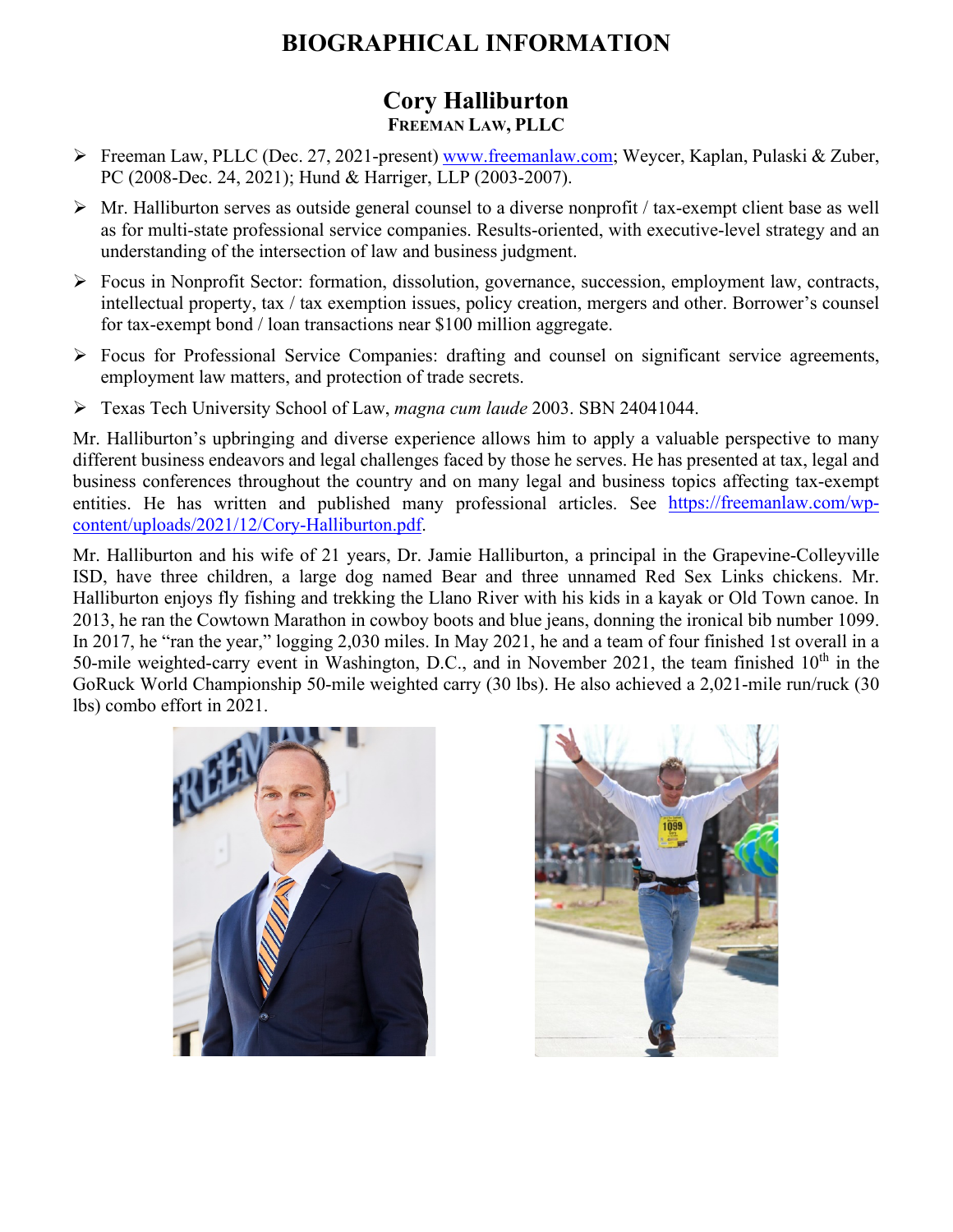### **TABLE OF CONTENTS**

| VI. COMMON AREAS (NON-EXCLUSIVE) FOR LEGAL COUNSEL OF TEXAS NONPROFIT |  |
|-----------------------------------------------------------------------|--|
|                                                                       |  |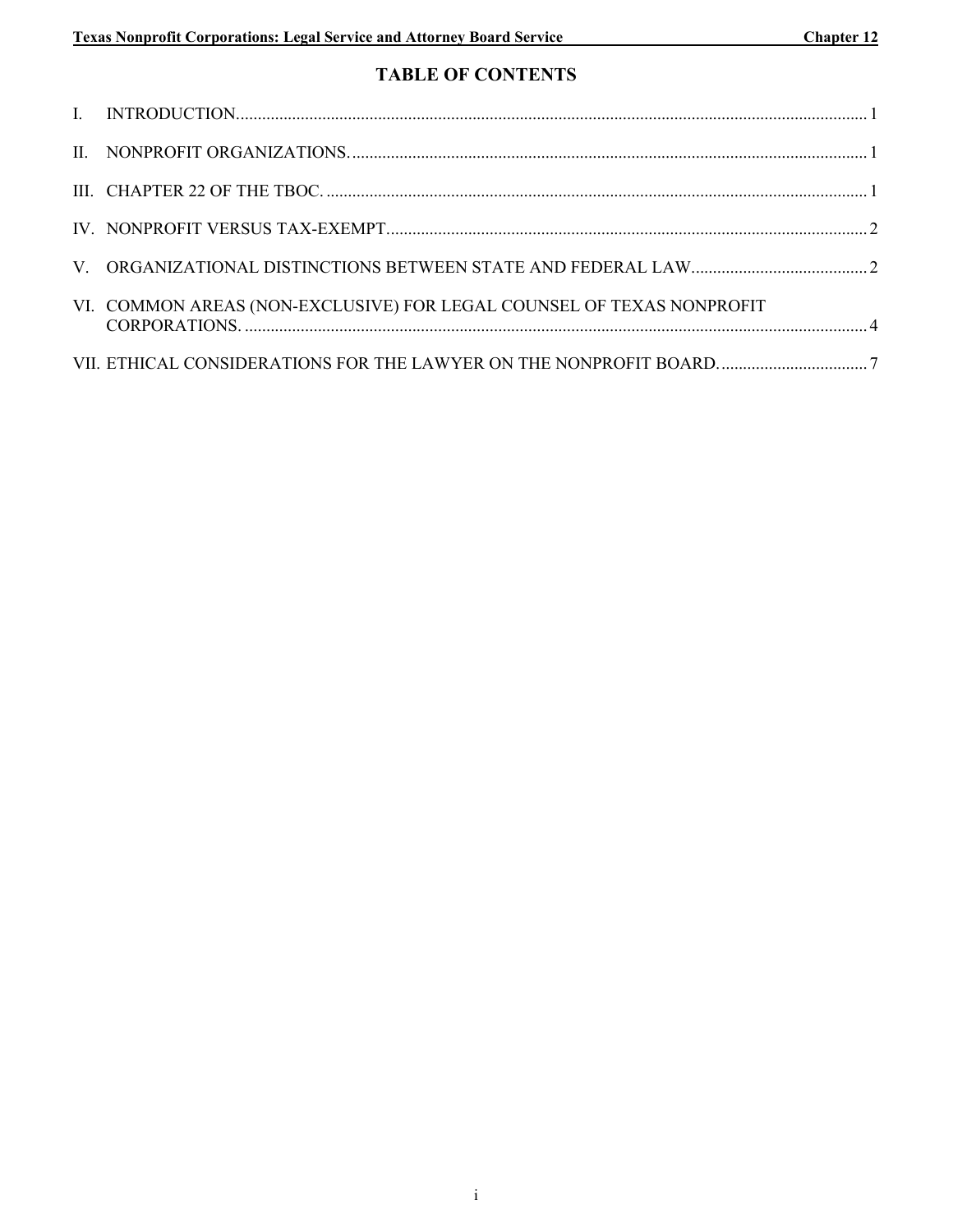## **TEXAS NONPROFIT CORPORATIONS: LEGAL SERVICE AND ATTORNEY BOARD SERVICE**

#### **I. INTRODUCTION.**

This article provides a high-level review of a lawyer's representation of a Texas nonprofit corporation as well as ethical resposnibilities of the lawyer who serves as an officer or director of a nonprofit organization. The presentation associated with this article is slotted for 30 minutes, with appropriate allocation of time to ensure participants' receipt of continuing legal education credit in ethics. This article is proportionately limited to select and key areas of consideration on these two broad and important topics.

#### **This article does not address all legal and tax attributes or considerations that a lawyer must contemplate when representing a Texas nonprofit corporation.**

#### **II. NONPROFIT ORGANIZATIONS.**

The scope of the "nonprofit" sector in the United States is vast.

While the total number of nonprofit organizations may vary according to source, most sources indicate that there are somewhere between 1.6 million and 1.9 million nonprofit organizations in the United States. *See* Statista, Statista Research Department, *Nonprofit organizations in the U.S. – Statistics & Facts* (June 28, 2021) < [https://www.statista.com/topics/1390/nonprofit-organizations-in-the-us/#dossierKeyfigures>](https://www.statista.com/topics/1390/nonprofit-organizations-in-the-us/#dossierKeyfigures); Cause IQ, *How Many Nonprofits Are in the US?* < [https://www.causeiq.com/insights/how-many-nonprofits-in-the-us/>](https://www.causeiq.com/insights/how-many-nonprofits-in-the-us/); FinancesOnline, *46 Nonprofit Statistics You Should Know: 2022 Financial, Donor & Volunteer Data* < [https://financesonline.com/nonprofit-statistics/>](https://financesonline.com/nonprofit-statistics/) (noting that there are approximately 106,000 nonprofit organizations in Texas).

The near-two million organizations exist in many shapes and sizes and include religious organizations, churches, schools, health and human services organizations, arts societies, social organizations, trade associations, animalfocused organizations, environmental organizations, civil rights-focused groups, veterans organizations, and many others. And, these organizations are formed under various provisions of state law, and state and federal law might afford exemptions from certain state or federal taxes.

A nonprofit organization may be formed as a charitable trust, a nonprofit corporation, an unincorporated association, or a limited liability company, provided that, for the latter, the member (and all members) meet certain qualifications. *See* TEX. PROP. CODE §§ 111.001-.006 (Texas Trust Code); *id.* at § 123.001(1), (2) (defining "charitable entity" and "charitable trust" for purposes of attorney general oversight and enforcement of and within the charitable organizations industry); TEX. BUS. ORG. CODE §§ 22.001, *et. seq.* (core statutory regime for Texas nonprofit corporations); *id.* at §§ 101.001, *et. seq.* (core statutory regime for Texas limited liability companies); *id.* at §§ 252.001, *et. seq.* (statutory regime for unincorporated associations).

This article and presentation will focus on Texas nonprofit corporations.

### **III. CHAPTER 22 OF THE TBOC.**

Chapter 22 ("Chapter 22") of the Texas Business Organizations Code ("TBOC") is sometimes referred to as the Texas Nonprofit Corporations Act. Chapter 22 provides the general statutory provisions for nonprofit corporations incorporated under Texas law as well as certain requirements for foreign nonprofit corporations. *See id.* at § 22.001(3) (defining "corporation" as a "domestic nonprofit corporation subject to this chapter.").

Multiple other chapters of the TBOC are woven into Chapter 22. For example, a nonprofit corporation may be formed for any lawful purpose not prohibited under Chapter 22 or Chapter 2. *Id.* at § 22.052; *see id.* at § 2.002 (setting forth permissible, non-exclusive purposes of a nonprofit entity). Chapter 22 also cross-references to statutes in other chapters of the TBOC, including Chapters 3, 6, 10, 11. *See, e.g., id.* at §§ 22.002 (cross-reference to Section 6.002, TBOC), 22.109(b) (cross-reference to Chapter 3), 22.164(a)(3) (cross-reference to Section 11.151, TBOC), and 22.251(a) (cross-reference to Chapter 10, TBOC).

The lawyer for a Texas nonprofit corporation should become familiar with Chapter 22 and its workings with other chapters of the TBOC as well as with the corporation's internal governance structure. In this regard, a Texas nonprofit corporation may be formed only by complying with the filing requirements of Chapter 3 of the TBOC, which requires the filing of a certificate of formation with the Texas Secretary of State in accordance with Chapter 4 of the TBOC. *See id.* at § 3.001(a), 4.001(a)(1).

And, a nonprofit corporation may have bylaws, being "the rules adopted to regulate or manage the corporation, regardless of the name used to designate the rules." *See id.* at § 22.001(2). In some instances, the certificate of formation or bylaws control a matter that may be covered by Chapter 22. In other instances, Chapter 22 may control, even if the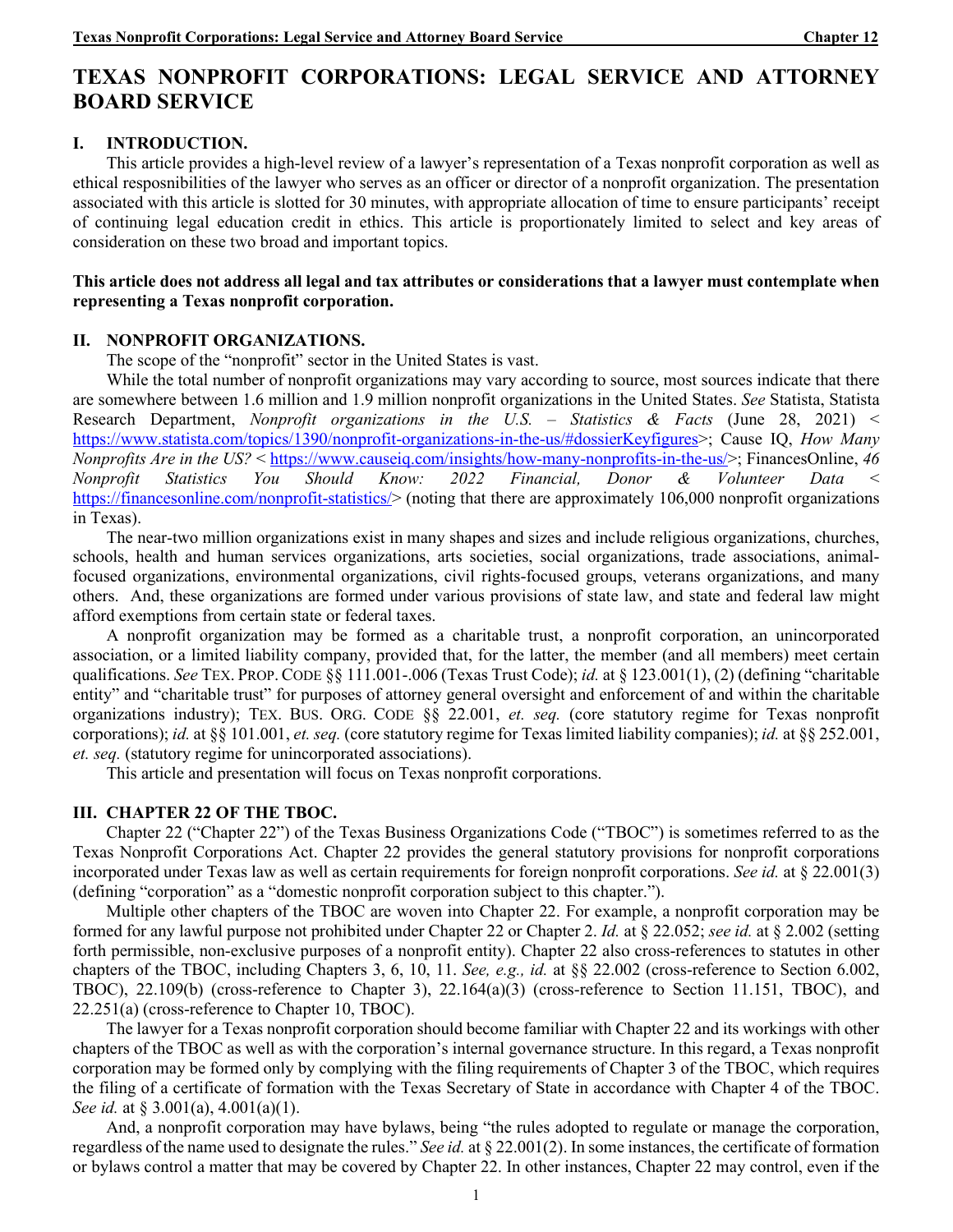certificate of formation or bylaws provide a conflicting result. Chapter 22 has various statutory provisions that will not apply, if the particular matter is otherwise addressed in the corporation's certificate of formation or bylaws. *See, e.g.*, *id.* at § 22.159(a) (addressing requirements for a quorum of members and providing "Unless otherwise provided by the certificate of formation or bylaws of a corporation, . . ."), 22.103(a) (providing, "[a] provision of a certificate of formation . . . that is inconsistent with a bylaw controls over the bylaw", with one exception regarding a change in the number of directors, as provided in section 22.103(b)).

#### **IV. NONPROFIT VERSUS TAX-EXEMPT.**

"Nonprofit" and "tax exempt" are not synonymous in the world of law and tax.

"Tax exempt" generally means that the entity is, by some act of "legislative grace," exempt from one or more categories of federal or state taxes. *See, e.g.*, *Upjohn Co. v. Rylander*, 38 S.W.3d 600, 606 (Tex. App.—Austin 2000, pet. denied) (noting that "Deductions and [tax] exemptions . . . are matters of 'legislative grace'").

"Nonprofit," in a literal sense, means not making or conducted primarily to make a profit. Despite the colloquial use of the word, most nonprofit organizations indeed desire to make a profit, that is, to receive and retain some amount of earnings for future use. Similarly, all nonprofit corporations are not necessarily qualified to receive the benefit of all, or even some tax exemption from a state or federal tax.

It is common for an organization to be formed as a nonprofit corporation and to not enjoy an exemption from, for example, federal income tax. In order to enjoy an exemption from a tax, a nonprofit organization must be organized and operated as required by the applicable statutes that afford an exemption from the applicable tax, and, with some exceptions, the nonprofit corporation must apply for and receive a determination of exemption from federal income tax. *See* 26 U.S.C. § 508(c) (excepting churches, integrated auxiliaries, and conventions or associations of churches from the requirement to file an application for exemption from federal income tax).

#### **V. ORGANIZATIONAL DISTINCTIONS BETWEEN STATE AND FEDERAL LAW.**

Chapter 2 of the TBOC provides that "[a] corporation formed for the purpose of operating a nonprofit institution, including an institution devoted to a charitable, benevolent, religious, patriotic, civic, cultural, missionary, educational, scientific, social, fraternal, athletic, or aesthetic purpose, may be formed and governed only as a nonprofit corporation under this code and not as a for-profit corporation under this code." TEX. BUS. CODE § 2.008. Under Chapter 22, "nonprofit corporation" means "a corporation no part of the income of which is distributable to a member, director, or officer of the corporation, except as provided by Section 22.054[.]" TEX. BUS. CODE § 22.00[1](#page-4-0)(5).<sup>1</sup> That distributionlimitation requirement is, essentially, an operational matter, not necessarily an organizational matter.

Under Texas law, there is, essentially, no purpose statement requirement in order to qualify as a nonprofit corporation, and a nonprofit corporation may be formed for any lawful purpose not prohibited under Chapter 22 or Chapter 2 of the TBOC. TEX. BUS. ORG. CODE § 22.052; *see id.* at § 2.002 (purposes of nonprofit entity). Chapter 2 of the TBOC provides that a domestic entity may not (1) engage in business that (A) is "expressly unlawful or prohibited by law of this state;" or (B) cannot lawfully be engaged in by the entity under state law; or (2) operate as a bank, trust company, savings association, insurance company, cemetary organization (except where otherwise authorized), or a title company. *See id.* at § 2.003-.003(2)(F).

On the federal law side, however, an organization described in subsection (c) or (d) of section 501 or section 401(a) of the Internal Revenue Code "shall be exempt from taxation" unless such exemption is denied under section 502 or 503 of the Code. *See* 26 U.S.C. § 501(a); *id.* at § 501(c)(1)-(29) (providing a 29-category list of organizations that are exempt from taxation pursuant to 26 U.S.C. § 501(a)); *id.* at § 501(d) (religious and apostolic organizations); *id.* at § 502 (feeder organizations); *id.* at § 503 (providing rules for denial of exemptions and for prohibited transactions).

Organizations formed pursuant to sections  $501(c)(3)$  or  $501(c)(6)$  of the Code are likely the most commonly recognized organizational forms under section 501(c) of the Code.

An entity that is tax-exempt pursuant to section  $501(c)(3)$  of the Code ("Section  $501(c)(3)$ ") is commonly referred to as a "public charity." Entities that are tax-exempt pursuant to section  $501(c)(6)$  of the Code ("Section  $501(c)(6)$ ") include trade associations, chambers of commerce, professional football leagues, and other business leagues.

To enjoy tax-exemption as an organization described in Section 501(c)(3), the organization **must** be **organized and operated** exclusively for one or more of the purposes specified in Section 501(c)(3). *See* 26 U.S.C. § 501(c)(3); 26 C.F.R. § 1.501(c)(3)-1(a)(1). An organization will be regarded as operated exclusively for one or more exempt purposes only if the organization engages primarily in activities that accomplish one or more of the exempt purposes specified in section 501(c)(3). *See* 26 C.F.R. § 1.501(c)(3)-1(c).

<span id="page-4-0"></span><sup>&</sup>lt;sup>1</sup> Section 22.054 of the TBOC permits a nonprofit corporation to pay, for example, reasonable compensation for services rendered and authorizes a few other specific distribution activities. *See* TEX. BUS. CODE § 22.054(1)-(4)(B)(ii).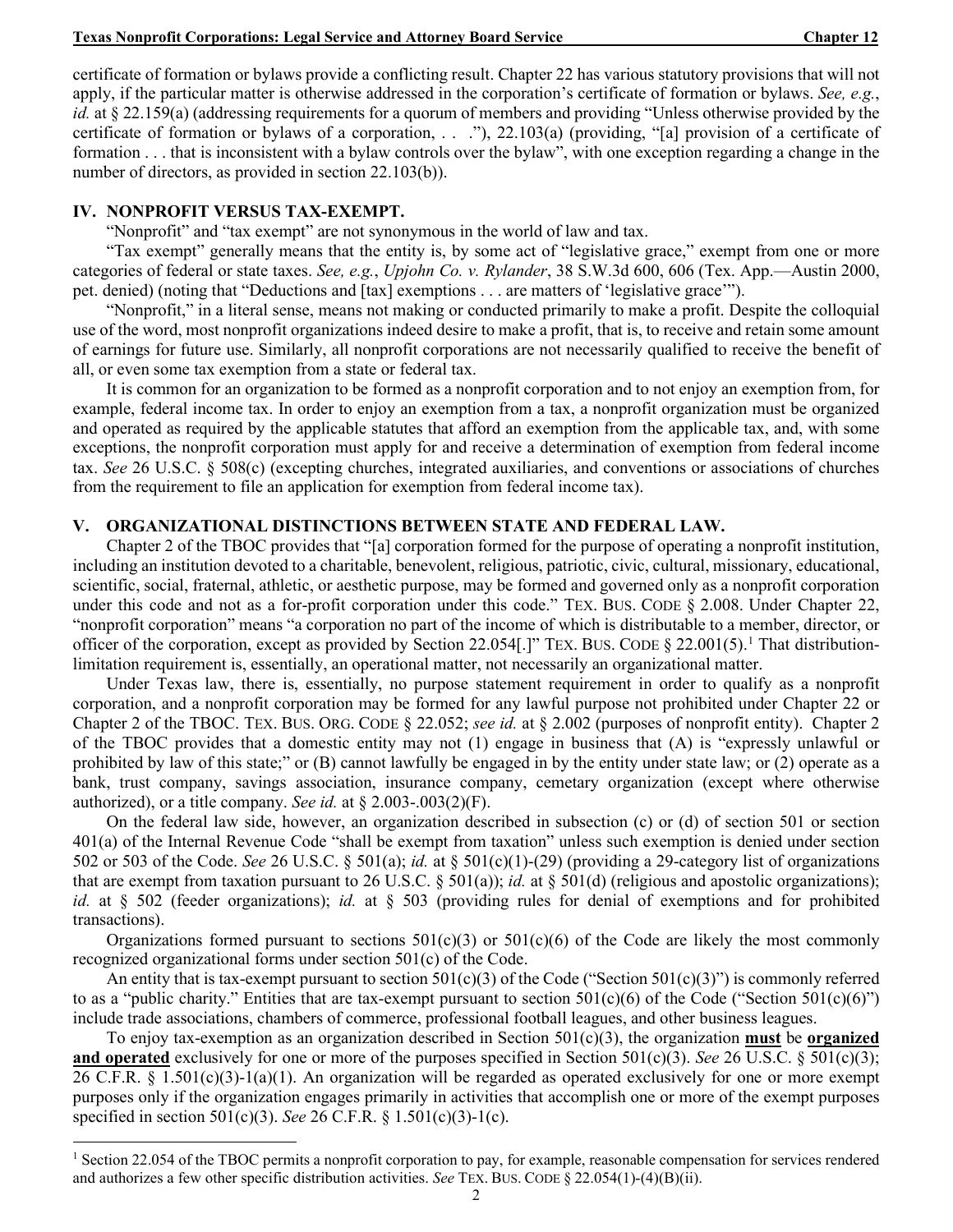Section 1.501(c)(3)-(1) of the Treasury Regulations contains the organizational test, which has several distinct requirements:

*Organizational test*—(1) *In general.* (i) An organization is organized exclusively for one or more exempt purposes only if its **articles of organization** (referred to in this section as its *articles*) as defined in subparagraph (2) of this paragraph: (A) Limit the purposes of such organization to one or more exempt purposes; and (B) Do not expressly empower the organization to engage, otherwise than as an insubstantial part of its activities, in activities which in themselves are not in furtherance of one or more exempt purposes.

26 C.F.R. § 1.501(c)(3)-1(b)(1) (emphasis added).

An organization is **organized** exclusively for one or more exempt purposes **only if its articles of organization**: (A) Limit the purposes of such organization to one or more exempt purposes; and (B) Do not expressly empower the organization to engage, otherwise than as an insubstantial part of its activities, in activities which in themselves are not in furtherance of one or more exempt purposes.

*Id.* at § 1.501(c)(3)-1(b)(1)-(b)(1)(i)(B) (emphasis added).

In **no case** shall an organization be considered to be organized exclusively for one or more exempt purposes, **if, by the terms of its articles**, the purposes for which such organization is created **are broader** than the purposes specified in section  $501(c)(3)$ .

#### *Id.* at  $\frac{1}{501(c)(3)-1(b)(1)(iv)}$  (emphasis added).

The term "articles of organization" or "articles" includes the corporate charter or any other written instrument "by which an organization is created." *See id.* at  $\S 1.501(c)(3)-1(b)(2)$ . The articles of organization do not include, for example, an organization's bylaws.

Thus, if a Texas nonprofit corporation fails to meet either the organizational test or the operational test, the organization does not meet the qualifications for tax exemption under Section  $501(c)(3)$ . If a Texas nonprofit corporation desires to enjoy tax exemption pursuant to Section  $501(c)(3)$ , the nonprofit corporation's articles of organization must contain, and be limited to a proper and qualified purpose, which is far more limited that the purposes permitted by Chapters 22 and 2 of the TBOC. *See and compare* 26 C.F.R. § 1.501(c)(3)-1(b)(1)(iv) (quoted above), *with* TEX. BUS. ORG. CODE § 2.002 (allowing a Texas nonprofit corporation to be formed for practically any lawful purpose); *see also* 26 C.F.R. § 1.501(c)(3)-1(d)(2)-1(d)(5) (defining "charitable", "religious", "educational", and "scientific" as those terms are used in Section  $501(c)(3)$ ).

The organizational test prescribed by Section  $501(c)(3)$  requires that the assets of the organization be dedicated for exempt purposes even upon dissolution or termination of the organization.

*Distribution of assets on dissolution.* An organization is not organized exclusively for one or more exempt purposes unless its assets are dedicated to an exempt purpose. An organization's assets will be considered dedicated to an exempt purpose**, for example,** if, upon dissolution, such assets would, by reason of a provision in the **organization's articles** or by operation of law, be distributed for one or more exempt purposes, or to the Federal Government, or to a State or local government, for a public purpose, or would be distributed by a court to another organization to be used in such manner as in the judgment of the court will best accomplish the general purposes for which the dissolved organization was organized. However, an organization does not meet the organizational test if its articles or the law of the State in which it was created provide that its assets would, upon dissolution, be distributed to its members or shareholders.

#### 26 C.F.R. § 1.501(c)(3)-1(b)(4) (emphasis added).

Similarly, for a Texas nonprofit corporation to enjoy tax-exemption under Section 501(c)(6), the organization must not be organized for, or engage in a regular business of a kind ordinarily carried on for profit, and, similar to the definition of "nonprofit corporation" under Chapter 22, no part of the net earnings of the organization may inure to the benefit of any private shareholder or individual. *See and compare* 26 U.S.C. § 501(c)(6) *and* 26 C.F.R. § 1.501(c)(6), *with* TEX. BUS. CODE § 22.001(5) (defining "nonprofit corporation" as a corporation no part of the income of which is distributable to a member, director, or officer of the corporation, except as provided by Section 22.054[.]").

The above are but two examples of the organizational requirement distinctions between federal and state law with respect to nonprofit and tax-exemption matters.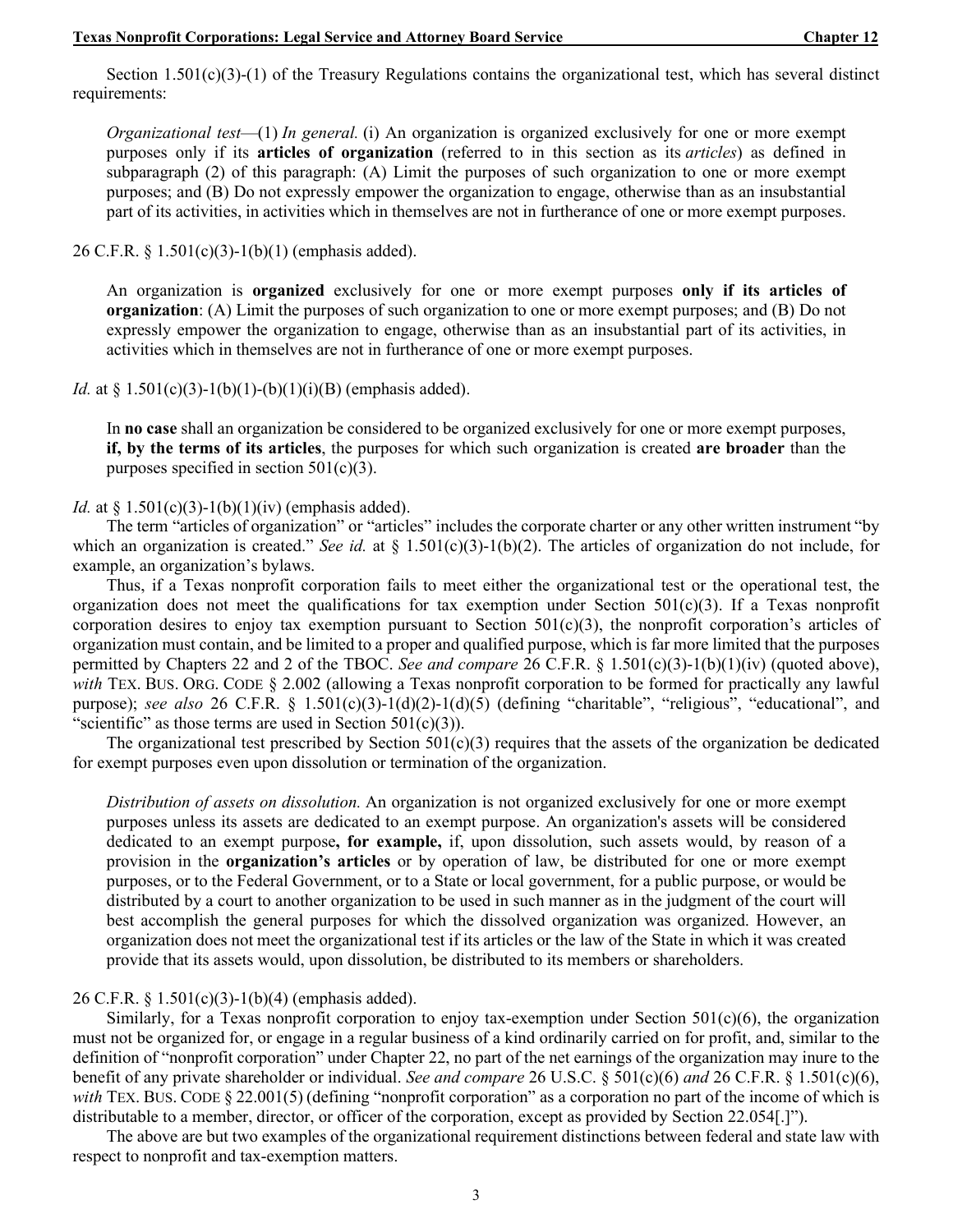### **VI. COMMON AREAS (NON-EXCLUSIVE) FOR LEGAL COUNSEL OF TEXAS NONPROFIT CORPORATIONS.**

#### **A. Internal Affairs Doctrine.**

Under the internal affairs doctrine, the laws of the state of incorporation apply to the internal affairs of the entity. "Internal corporate affairs" are those matters which are peculiar to the relationships among or between the corporation and its current officers, directors, shareholders and members. The internal affairs doctrine is a conflict of laws principle which recognizes that only one state should have the authority to regulate a corporation's internal affairs. *See, e.g.*, *Edgar v. MITE Corp.*, 457 U.S. 624, 645 (1982) (citing Restatement (Second) of Conflict of Laws § 302 cmt. b. (1971)). External affairs include subjects such as employment law, third party tort liability and third party contractual matters and tax liability, which are typically governed by the state in which the entity does business, where the incidents in issue occurred or by choice of law contractual commitments.

Under Texas law, if the formation of an entity occurs when a certificate of formation or similar instrument (such as articles of incorporation) filed with a "foreign governmental authority" takes effect, the law of the state or other jurisdiction in which that foreign governmental authority is located governs the formation and internal affairs of the entity. TEX. BUS. ORG. CODE § 1.102. "Foreign governmental authority" includes an instrumentality of a jurisdiction other than Texas. *Id.* at § 1.002(30). "Foreign" means, with respect to an entity, that the entity is formed under, and the entity's internal affairs are governed by, the laws of a jurisdiction other than Texas. *Id.* at § 1.002(27). Texas law defines "internal affairs" for these purposes to "include" "(1) the rights, powers, and duties of its governing authority, governing persons, officers, owners, and members; and (2) matters relating to its membership or ownership interests." *Id.* at § 1.105.

The lawyer for a nonprofit corporation should be mindful of the internal affairs doctrine so that the counsel provided to the corporation on a particular subject is founded upon the applicable and controlling law.

#### **B. Members versus Non-Member Corporations.**

As legal counsel of a Texas nonprofit corporation, it is important to know the governance structure of the entity. For example, under Chapter 22, a Texas nonprofit corporation may have one or more classes of members or may have no members. TEX. BUS. ORG. CODE § 22.151(a). If the corporation has members, the articles of organization or bylaws must include (1) a designation of each class; (2) the manner of appointment of the members of each class; and (3) the qualifications and rights of the members of each class. *Id.* at § 22.151(b)-(b)(3). And, if a nonprofit corporation has members with voting rights, those members have a statutory right to vote on "fundamental action" proposed to be taken by the corporation, such as a winding up, a plan of merger, and even for amending the certificate of formation. *See id.* at  $\S 22.164(a)-(c)(3)$  (listing ten fundamental actions and member rights regarding same).

Conversely, a Texas nonprofit corporation may be governed solely by a board of directors, *id.* at § 22.201, or the management of the corporation may be vested, in whole or in part, in a particular class of members. *See id.* at §  $22.202(a)-(b)$ .

The rights and responsibilities of those within a particular governing body—whether as a board or in a particular membership class—will play a role in molding legal counsel that is provided for the nonprofit corporation's use and benefit. Chapter 22 and the corporation's governing documents are the primary sources for understanding the governance requirements for the particular corporation.

#### **C. Related Party Transactions.**

Transactions that involve a conflict of interest are common in the world of Texas nonprofit corporations.

For example, if a director serving on a nonprofit corporations board of directors is a horse trader, and if the corporation needs a horse, it may be expected for that board member to offer a horse for trade under favorable terms. However, in order to ensure that the contract between the interested director and the nonprofit corporation is not subject to challenge or scrutiny because of the conflict of interest, the corporation must approve the transaction in accordance with section 22.230 of the TBOC and any internal policy governing related-party transactions.

Section 22.230 applies to a contract or transaction between a nonprofit corporation and (1) one or more directors, officers, or members, or affiliates of any of the former; or (2) any entity in which a director, officer, or member has a managerial or financial interest. *See* TEX. BUS. ORG. CODE § 22.230(a)-(a)(2)(B). Essentially, the statute provides the procedural framework that a nonprofit corporation must undertake to protect the corporation, its governing or approving body, and, in the example above, the horse-trader director.

An otherwise valid and enforceable contract or transaction is valid and enforceable, and is not void or voidable, notwithstanding any relationship or interest described by Subsection (a) [noted above], if any one of the following conditions is satisfied: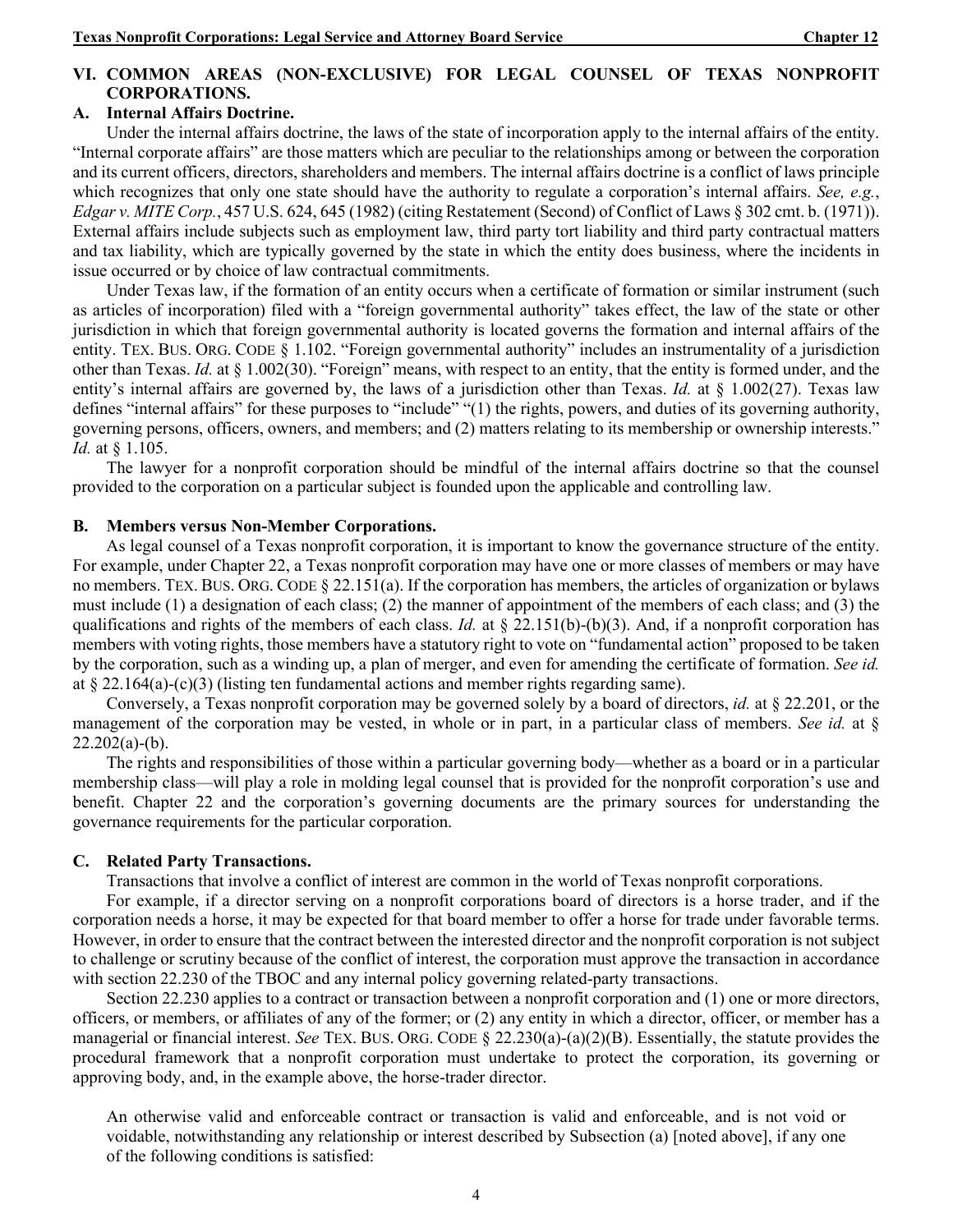- (1) the material facts as to the relationship or interest and as to the contract or transaction are disclosed to or known by:
	- (A) the corporation's board of directors, a committee of the board of directors, or the members, and the board, the committee, or the members in good faith and with ordinary care authorize the contract or transaction by the affirmative vote of the majority of the disinterested directors, committee members or members, regardless of whether the disinterested directors, committee members or members constitute a quorum; or
	- (B) the members entitled to vote on the authorization of the contract or transaction, and the contract or transaction is specifically approved in good faith and with ordinary care by a vote of the members; or
- (2) the contract or transaction is fair to the corporation when the contract or transaction is authorized, approved, or ratified by the board of directors, a committee of the board of directors, or the members.

*Id.* at § 22.230(b)-(b)(2). Transactions as such, and approval of same, should be properly and documented in minutes or other official records of the corporation and applicable approving body.

Every nonprofitt corporation should have (and use) a policy that addresses and provides the internal framework for handling transactions that involve a conflict of interest or a related party to the corporation, including for documenting the process undertaken in accordance with the policy and applicable law.

#### **D. Other Governance Considerations.**

Under Chapter 22, the "board of directors" of a Texas nonprofit corporation "means the group of persons vested with the management of the affairs of the corporation, regardless of the name used to designate the group." *Id.* at  $\S$  $22.001(1)$ . An attorney for a Texas nonprofit corporation should understand the fiduciary duties owed by the decisionmakers of the corporation, mainly, that they must discharge their duties in good faith, with ordinary care, and in a manner the director reasonably believes is in the best interest of the corporation. *See id.* at § 22.221 (setting forth the general standards for directors to discharge their duties); *id.* at § 22.235 (setting forth similar standards for officer liability and conduct). Sections 22.221 and 22.235 in Chapter 22 capture, but do not necessarily wholly supplant, common law concepts of the duty of care, the duty of loyalty, or the duty of obedience, each of which have similar but differing qualities.

"Ordinary care" basically means that the person exercise the deree of care that a person of ordinary prudence would exercise in the same or similar circumstances. If a director or an officer, for example, has special expertice in a particular matter, the ordinary care standard means that degree of care that a person with similar expertise would exercise in the same or similar circumstances. In executing the duty of care, the board of directors of a Texas nonprofit corporation may contract with and rely on experts, such as attorneys. *See id.* at § 22.228.

Common examples of breach (or potential breach) of these duties and standards of conduct include transactions that involve a conflict of interest and not properly presented and approved, usurpation of opportunity of the nonprofit corporation, and unauthorized disclosure of confidential information of the corporation. The lawyer for the nonprofit corporation should regularly remind decision-makers of these important and real fiduciary duties.

#### **E. Nuances of Texas Corporations that are Churches or Religious Organizations.**

The lawyer for a Texas nonprofit corporation that is organized and operated as a church or religious organization must be keenly aware of the unique attributes of these entities. For example, most employment laws do not apply to an employee who is a "minister" for employment law purposes. *See, e.g.*, *Hosanna-Tabor Evangelical Lutheran Church & School v. EEOC*, 565 U.S. 171 (2012) (adopting and applying the "ministerial exception" doctrine which provides, essentially, that secular courts lack subject matter jurisdiction to hear claims asserted by employees who are classified as ministers for employment law purposes). Also, a religious corporation may also enjoy statutory exemptions from certain secular employment laws. *See and compare* 42 U.S.C. § 2000e-2(a)(1) (prohibiting employment discrimination based on, among other things, religion), *with* 42 U.S.C. § 2000e-1(a) *and* 42 U.S.C. § 2000e-2(e) (providing certain exemptions from federal religious discrimination prohibitions for employers that are, for example, religious corporations and with respect to certain classifications of employees).

And, a "minister" under applicable employment laws, may not be a "minister" for tax law purposes. *See, generally*, 26 C.F.R. § 1.1402(c)-5 (addressing tax matters for employees who may be ministers for tax law purposes).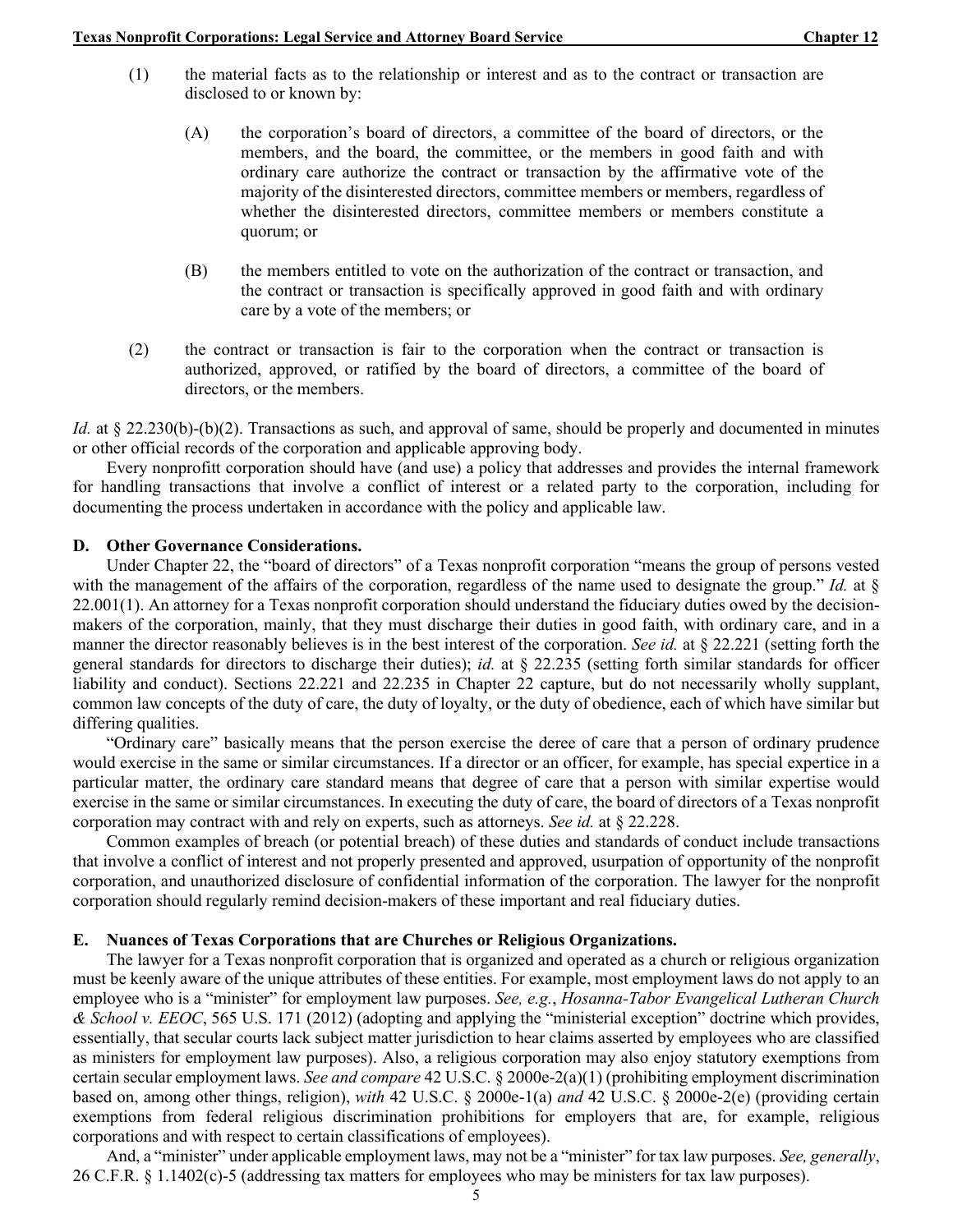These are just a few unique (but substantial) legal nuances that exist in representation of religious corporations. The lawyer for a nonprofit corporation that is organized and operated as a church or religious organization should be keenly aware of these unique legal and tax-related attributes.

#### **F. Records Inspection Matters.**

Under Chapter 22, a member of a corporation has a right to inspect certain books and records of a nonprofit corporation related to the member's interest in the corporation. *See id.* at § 22.351. In addition, the nonprofit corporation must maintain and make available for the requesting public, certain financial information as set forth in section 22.353 of Chapter 22. A Texas nonprofit corporation commits a Class B misdemeanor if the corporation fails to maintin a financial record, prepare an annual report, or make the record or report available to the public in the manner required by section 22.353.

A nonprofit corporation is wise to comply with these record requirements and to have a records inspection policy in place to allow for the objective management of requests to inspect that may be received from officers, directors, members, or the public at large. The lawyer for the nonprofit corporation can play a key role in the corporation's compliance with these rules.

#### **G. Property Tax and Exemptions.**

The Texas Constitution provides that the "legislature may, by general laws, exempt from taxation . . . all buildings used exclusively and owned by . . . institutions of purely public charity; and all laws exempting property from taxation other than the property mentioned in this Section shall be null and void." TEX. CONST. art. VIII, § 2(a). All real and tangible personal property that the State of Texas has jurisdiction is taxable unless exempt by law. TEX. TAX CODE § 11.01(a).

A Texas nonprofit corporation *may* be entitled to exemption from Texas property. However, not all nonprofit corporations—even those that enjoy exemption from federal income tax under Section  $501(c)(3)$ —are entitled to an exemption from state property taxes. For example, section 11.18 of the Texas Tax Code provides for a property tax exemption for "charitable organizations," as that term is defined in subsections 11.18(d)(1) through (d)(25). "An organization that qualifies as a charitable organization **as provided by this section [11.18]** is entitled to an exemption from taxation of: (1) the buildings and tangible personal property that: (A) are owned by the charitable organization; **and** (B) except as permitted by Subsection (b), are **used exclusively by qualified charitable organizations[.]** . . ." TEX. TAX CODE  $\S\S 11.18(a)-(a)(1)(B)$  (emphasis added).

Section 11.18 is one example of a state law nuance for property tax exemption matters.

The Texas Tax Code sets forth various statutory regimes for exemption that may be available for a Texas nonprofit corporation, depending on the purposes for which the corporation is formed and the manner in which it is operated. However, the corporation must apply for and receive an exemption. That process is usually performed by use of forms promulgated by the Texas Comptroller or local tax appraisal district.

There are numerous categories and subcategories of organizational and operational types that may qualify for an exemption, and these statutes are contained, primarily, in Chapter 11 of the Texas Tax Code. Some set forth complex, yet precise frameworks for determineing whether or not a tax exemption may be available. *See, e.g.,* TEX. TAX CODE § 11.18 (charitable organizations); *id.* at § 11.19 (youth spiritual, mental, and physical development associations); *id.*  at § 11.20 (religious organizations); *id.* at § 11.21 (schools).

#### **H. Select General Business Matters of the Texas Nonprofit Corporation.**

Texas nonprofit corporations engage an array of transactions, including grant contracts, employment contracts, venue contracts, exhibitor contracts, leases, real property transactions, intellectual property agreements, joint ventures, software licenses, and many, many others. The lawyer for the nonprofit corporation should be well-versed in contract law and in the nuances applicable to the nonprofit corporation client. The lawyer should understand the nonprofit corporation client's risk tolerance and sophistication to understand and manage contract matters such as insurance requirements, indemnification, renewals, choice of law, choice of venue, and other so-called "standard" contract terms and conditions.

In addition, the nonprofit corporation endures human resource legal issues much the same as the for-profit sector. The Fair Labor Standards Act, the Family Medical Leave Act, the Americans with Disabilities Act, Title VII of the Civil Rights Act of 1964, and state law counterparts (to name a few) applicable to employment matters should be considered for general application to the Texas nonprofit corporation, subject to statutory requirements for applicability, of course.

As noted above, corporations that are organized and operated as churches or religious organizations may enjoy an exception to some employment laws, either generally or as to certain categories of employees. But, secular employment laws are, as a general rule, applicable to virtually every Texas nonprofit corporation; exceptions to those laws are, well,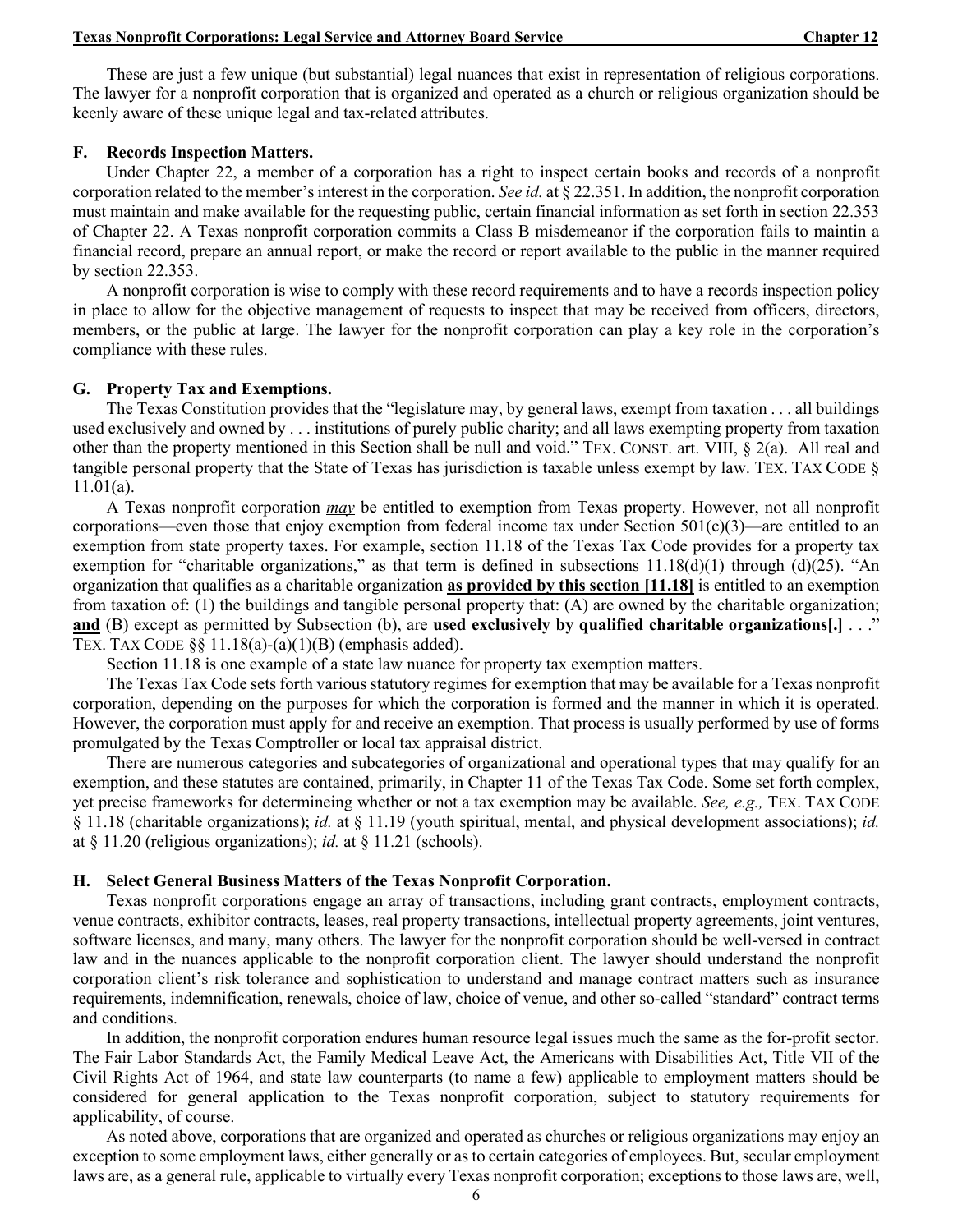the exception (or sometimes referred to as an "exemption"). The nuances that exist for exemptions or exceptions within the nonprofit corporations sector should be carefully reviewed and understood so that those who represent the nonprofit corporation do not place employment law burdens that do not, under law, apply to the particular client.

### **VII. ETHICAL CONSIDERATIONS FOR THE LAWYER ON THE NONPROFIT BOARD.**

Many Texas nonprofit corporations operate and succeed from the monetary and non-monetary contributions of community leaders and businesses. Within that scope of contributors, lawyers are commonly asked to serve as volunteer officers or directors on boards of directors for nonprofit corporations. By such service, there is a form of nonfungible *quid pro quo* between the lawyer and the corporation—the corporation benefits from an individual that is (presumably) educated, thoughtful, ethical, and strategic, and the lawyer benefits by gaining a sense of community and access to a potential network of referral sources.

The lawyer who serves as an officer or director of a Texas nonprofit corporation must remain vigilant of circumstances that implicate the Texas Disciplinary Rules of Professional Conduct. Below is a non-exclusive list of those Rules that may be implicated in a lawyer's volunteer service as an officer or director of a nonprofit.

| <b>Select Texas Disciplinary Rules of Professional Conduct</b>  |                                                                                                                                                                                                                                                                                                                                                                                                                                                                                                                                                                                                                                                                                                         |                                                                                                                                                                                                                                                                                                                                                                                                                                                                                                                                                                                                                                                                                                                                                                                                                         |  |  |
|-----------------------------------------------------------------|---------------------------------------------------------------------------------------------------------------------------------------------------------------------------------------------------------------------------------------------------------------------------------------------------------------------------------------------------------------------------------------------------------------------------------------------------------------------------------------------------------------------------------------------------------------------------------------------------------------------------------------------------------------------------------------------------------|-------------------------------------------------------------------------------------------------------------------------------------------------------------------------------------------------------------------------------------------------------------------------------------------------------------------------------------------------------------------------------------------------------------------------------------------------------------------------------------------------------------------------------------------------------------------------------------------------------------------------------------------------------------------------------------------------------------------------------------------------------------------------------------------------------------------------|--|--|
| <b>Rule</b>                                                     | <b>Excerpts or Summary</b>                                                                                                                                                                                                                                                                                                                                                                                                                                                                                                                                                                                                                                                                              | <b>Consideration for</b>                                                                                                                                                                                                                                                                                                                                                                                                                                                                                                                                                                                                                                                                                                                                                                                                |  |  |
|                                                                 |                                                                                                                                                                                                                                                                                                                                                                                                                                                                                                                                                                                                                                                                                                         | the Lawyer "on the Board"                                                                                                                                                                                                                                                                                                                                                                                                                                                                                                                                                                                                                                                                                                                                                                                               |  |  |
| <b>Rule 1.01</b><br>Competent<br>and Diligent<br>Representation | A lawyer shall not accept or continue<br>(a)<br>employment in a legal matter which<br>the lawyer knows or should know is<br>beyond the lawyer's competence,<br>unless:<br>(1)<br>another lawyer who is competent<br>to handle the matter is, with the<br>prior informed consent of the<br>client, associated in the matter; or<br>the advice or assistance of the<br>(2)<br>lawyer is reasonably required in<br>an emergency and the lawyer<br>limits the advice and assistance to<br>which<br>that<br>is<br>reasonably<br>necessary in the circumstances.                                                                                                                                              | A lawyer who serves as an officer or<br>director of a nonprofit corporation is<br>often presumed to know everything<br>about the legal and tax matters that the<br>corporation may face.<br>A lawyer should be careful not to<br>knowingly or unknowingly turn the<br>officer or director "hat" to that of legal<br>advisor, especially in areas for which the<br>lawyer has no or little experience. The<br>laws on topics such as tax-exemption,<br>tax, and nonprofit corporations can be<br>complex and riddled with nuances that<br>not every lawyer may be aware.<br>Bottom Line: The lawyer should stay in<br>his or her lane and avoid stepping into the<br>shoes of the nonprofit corporation's<br>lawyer when, in reality, the corporation's<br>best interest dictate that the lawyer<br>should not be there. |  |  |
| Rule<br>1.06Conflict of<br>Interest:<br><b>General Rule</b>     | is<br>prohibited<br>from<br>lawyer<br>(a)<br>A<br>representing opposing parties in the<br>same litigation.<br>(b) Except where proper disclosure is<br>made to and consent is received from<br>a client pursuant to Rule $1.06(c)$ , a<br>lawyer shall not represent a person if<br>the representation of that person:<br>(1) involves a substantially related<br>matter in which that person's<br>interests are materially<br>and<br>directly adverse to the interests of<br>another client of the lawyer or the<br>lawyer's law firm; or<br>reasonably<br>appears<br>be<br>(2)<br>to<br>adversely limited by the lawyer's<br>or law firm's responsibilities to<br>another client or to a third person | Rule 1.06 contains the general rule for<br>conflicts of interest and prohibits or<br>limtis a lawyer from engaging in a<br>representation that results in certain<br>conflicts of interest.<br>When serving as a decision-maker for a<br>nonprofit corporation, the lawyer must<br>evaluate all interests that may be<br>implicated by that service, including<br>those of the organization, the clients of<br>the lawyer, the lawyer's law firm, and the<br>lawyer.<br>The lawyer's duty of loyalty can become<br>conflicted.<br>As a director or officer of a nonprofit<br>corporation, the lawyer must act in a<br>manner that is in the best interest of the<br>corporation. If those interests are advsere                                                                                                         |  |  |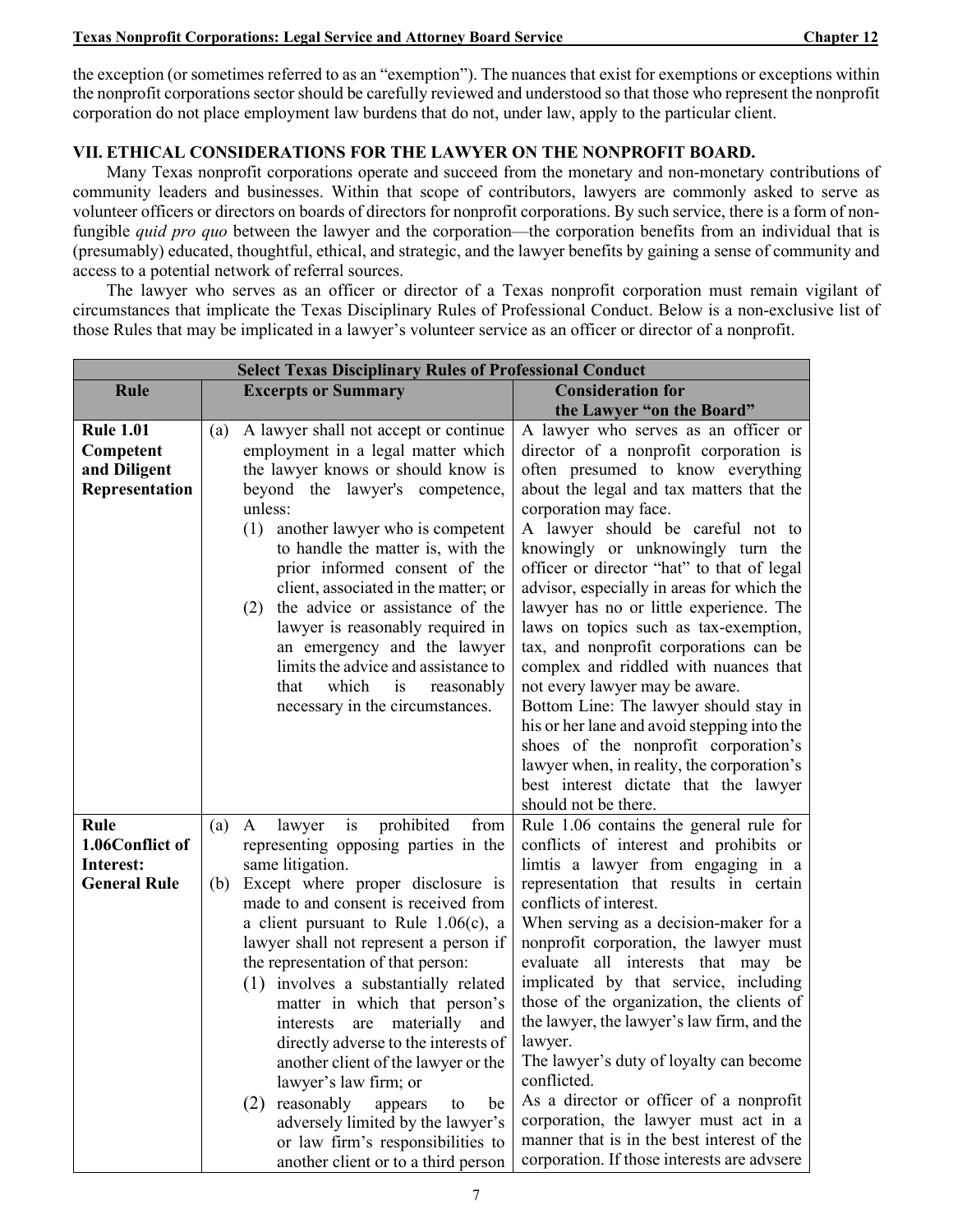|                     | or by the lawyer's or law firm's                                                  | to the interests of the lawyer's client or to                                          |
|---------------------|-----------------------------------------------------------------------------------|----------------------------------------------------------------------------------------|
|                     | own interests.                                                                    | a client of the law firm, the lawyer is in a                                           |
|                     |                                                                                   | conflicted situation and must manage the                                               |
|                     |                                                                                   | situation so as to not violate sections                                                |
|                     |                                                                                   | 22.221 or 22.235 of the TBOC or Rule                                                   |
|                     |                                                                                   | 1.06 of the Tex. Disciplinary R. Prof'l<br>Conduct.                                    |
| <b>Rule 1.08</b>    | A lawyer shall not enter into a<br>(a)                                            | At a high level, Rule 1.08 prohibits a                                                 |
| <b>Conflict of</b>  | business transaction with a client                                                | lawyer from taking advantage of a client.                                              |
| Interest:           | unless:                                                                           | Rule 1.08 provides ethical guardrails and                                              |
| <b>Prohibited</b>   | (1) the transaction and terms on                                                  | restrictions for certain transactions                                                  |
| <b>Transactions</b> | which the lawyer acquires the                                                     | between a lawyer and a client.                                                         |
|                     | interest are fair and reasonable to                                               | If the lawyer serves on a board of a                                                   |
|                     | the client and are fully disclosed                                                | nonprofit corporation, and if the lawyer                                               |
|                     | in a manner which can be                                                          | proposes that the lawyer or the lawyer's                                               |
|                     | reasonably understood by the<br>client;                                           | law firm represent that corporation, then<br>the processes required by Rule 1.08       |
|                     | the client is given a reasonable<br>(2)                                           | should be followed.                                                                    |
|                     | opportunity to seek the advice of                                                 |                                                                                        |
|                     | independent counsel in the                                                        |                                                                                        |
|                     | transaction; and                                                                  |                                                                                        |
|                     | (3) the client consents in writing                                                |                                                                                        |
| <b>Rule 1.12</b>    | thereto.                                                                          | If a lawyer of the nonprofit corporation                                               |
| Organization        | A lawyer employed or retained by an<br>(a)<br>organization represents the entity. | also serves as an officer or director of the                                           |
| as a Client         | While the lawyer may report to                                                    | corporation, the lawyer will need to                                                   |
|                     | $\mathbf{r}$ . $\mathbf{r}$<br>authorized<br>entity's<br>an                       | carefully and clearly communicate which                                                |
|                     | constituents,<br>the<br>in<br>situations                                          | "hat" the lawyer is wearing when taking                                                |
|                     | described in paragraph (b) the lawyer                                             | any action.                                                                            |
|                     | shall proceed as reasonably necessary<br>in the best interest of the organization | Appropriate and timely disclosure should<br>be made to all within the corporation with |
|                     | without involving unreasonable risks                                              | whom the lawyer interacts.                                                             |
|                     | of disrupting the organization and of                                             | This can be a difficult web to navigage,                                               |
|                     | revealing information relating to the                                             | and if a lawyer or the lawyer's law firm                                               |
|                     | representation to persons outside the                                             | represents the nonprofit corporation, a                                                |
|                     | organization.                                                                     | recommended course of action is to                                                     |
|                     | (b) A lawyer representing an organization                                         | resign from decision-making positions<br>for the corporation and to remain solely      |
|                     | must take reasonable remedial actions<br>whenever the lawyer learns or knows      | in the capacity of lawyer for the                                                      |
|                     | that:                                                                             | corporation.                                                                           |
|                     | (1)<br>an officer, employee, or other                                             |                                                                                        |
|                     | associated<br>person<br>with the                                                  |                                                                                        |
|                     | organization has committed or                                                     |                                                                                        |
|                     | intends to commit a violation of a                                                |                                                                                        |
|                     | obligation<br>legal<br>the<br>to                                                  |                                                                                        |
|                     | organization or a violation of law<br>which reasonably might<br>be                |                                                                                        |
|                     | imputed to the organization;                                                      |                                                                                        |
|                     | the violation is likely to result in<br>(2)                                       |                                                                                        |
|                     | substantial<br>the<br>injury<br>to                                                |                                                                                        |
|                     | organization; and                                                                 |                                                                                        |
|                     | the violation is related to a matter<br>(3)                                       |                                                                                        |
|                     | within the scope of the lawyers                                                   |                                                                                        |
|                     | representation<br>of<br>the<br>organization.                                      |                                                                                        |
|                     |                                                                                   |                                                                                        |